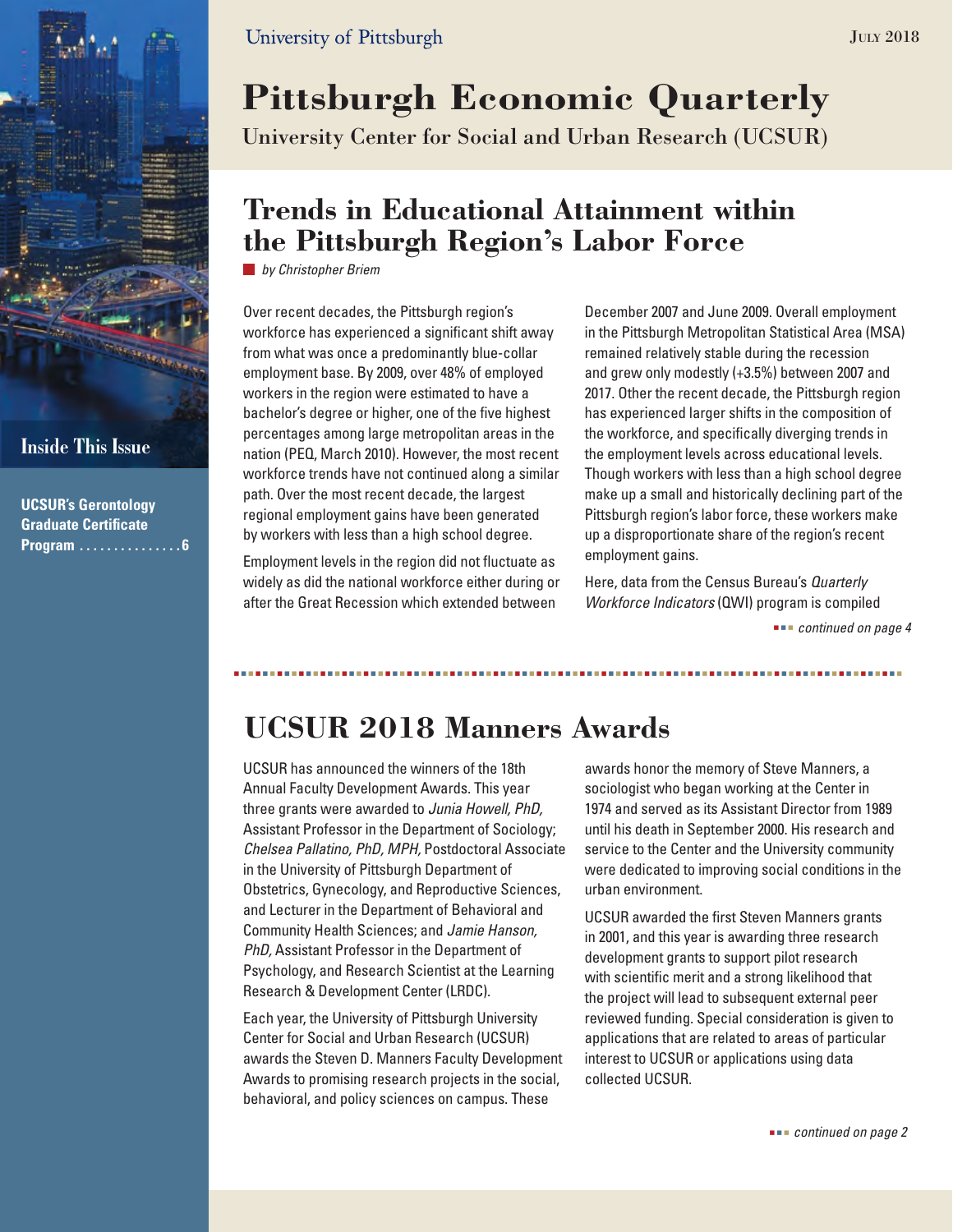

Steven D. Manners

UCSUR's Faculty Development Awards are awarded annually in honor of Steven D. Manners, who served as a researcher and administrator at the center between 1974 and his passing in 2000. Originally hired as a programmer and analyst, Steve eventually rose to the rank of assistant director. His efforts were instrumental in building a major survey research center at UCSUR and promoting interdisciplinary applied and basic research in the social and behavioral sciences. Manners earned a BS in biological sciences and chemistry at Pitt in 1973 and did postbaccalaureate studies in computer science between 1974 and 1976 before earning an MS in radiation health physics in 1980. Upon his passing in 2000, UCSUR created the Manners Faculty Development Awards to honor his memory.

#### **UCSUR 2018 Manners Awards**

 *continued from page 1*



**Jamie Hanson, PhD** Assistant Professor Department of Psychology and Research Scientist Learning Research & Development Center (LRDC) University of Pittsburgh

**Project:** Leveraging ecological momentary assessments to understand associations between poverty, stress exposure, and environmental volatility

**Project Abstract:** Poverty is associated with a 20% increase in subsequent aggression, oppositional behavior, and other forms of "externalizing" psychopathology. Despite the shocking prevalence of poverty in our society and the profound influences of this early life stress, limited progress has been made on understanding the mechanisms linking poverty to later problem behavior. Particularly salient and missing from past conceptualizations of poverty are the daily-experiences of youths and families residing in these challenging conditions. While many features of poverty have been unexamined in past approaches, particularly surprising is an absence of studies linking physical chaos, caregiving volatility, and day-to-day stress exposure. Previous work has examined these factors in isolation and with methodology that is subject to recall and other biases. In this investigation we will attempt to answer interlinked questions about the role of

chaos and physical and socioemotional volatility in creating risk for externalizing problems in the context of poverty. We propose to use ecological momentary assessment (EMA) to assess behaviors as they occur in individuals' natural environments. We first propose to examine day-to-day physical chaos and parental inconsistency (assessed by EMA) in a sample of families from across the SES spectrum. We believe these factors will explain relations between SES and externalizing behaviors. We also aim to connect day-to-day stressors to physical chaos and parental inconsistency. We predict periods of day-to-day higher stress will be linked to increased levels of physical chaos and parental inconsistency. This project has the potential to increase our understanding about the daily experiences of individuals and how this may create risk for aggression and externalizing problem behaviors. These results would have important implications for applied questions related to education, child development, mental health, and interventions for at-risk youth.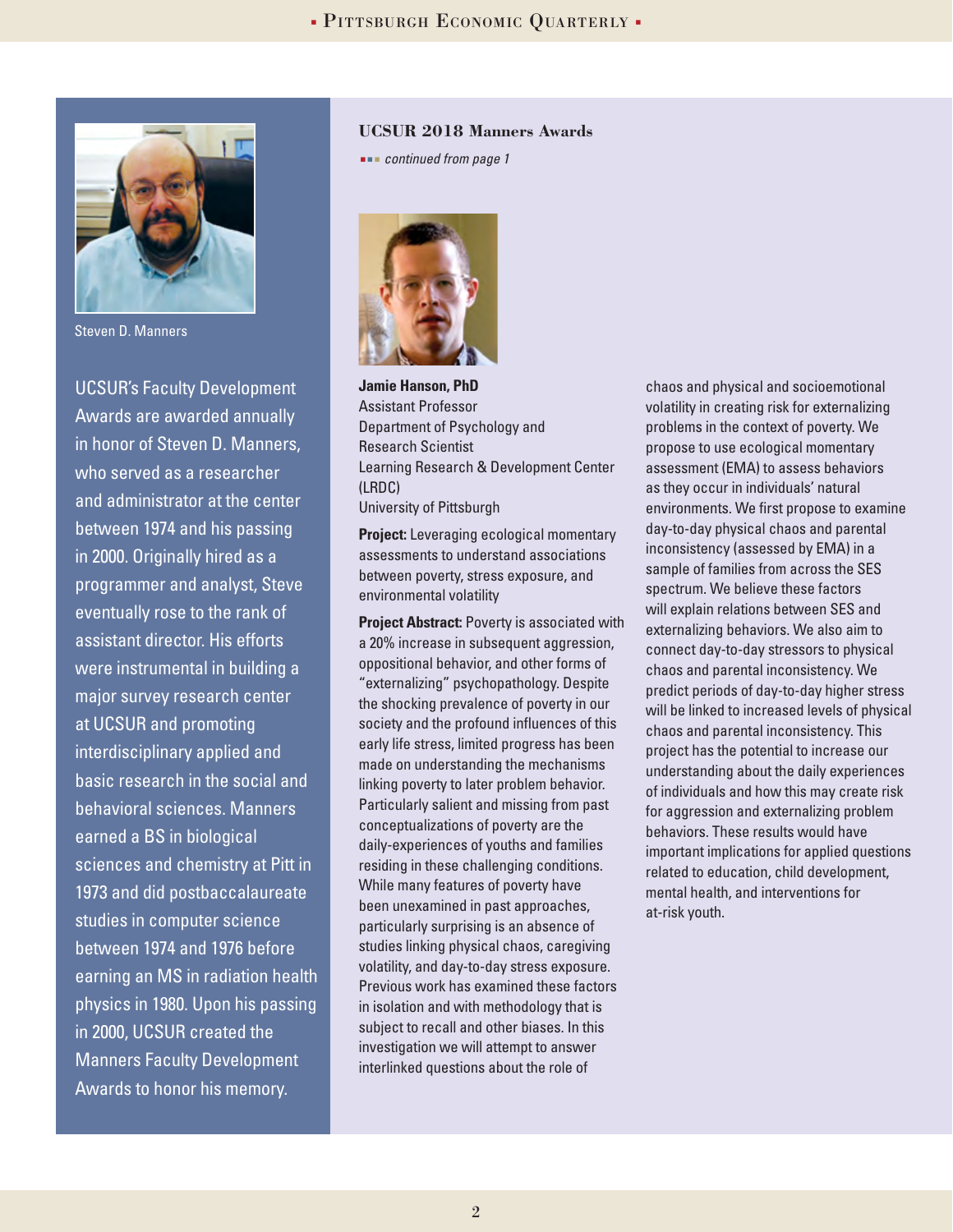#### $\bullet$  July 2018  $\bullet$



**Junia Howell, PhD** Assistant Professor Department of Sociology University of Pittsburgh

**Project:** The Role of Local Government in Allegheny County's Neighborhood Transformation from 1986 to 2018

**Project Abstract:** Academics and the public alike debate who gentrification benefits and what is driving the change. Although much work has been done on the topic, few have explicitly linked contemporary processes of neighborhood change to the role racialized land appraisals pay in perpetuating change. This project will investigate how changes in home appraisal values correspond with changes in neighborhood racial composition, using data from the Western Pennsylvania Regional Data Center's Allegheny County Property Sale Transactions dataset and the Allegheny County Department of Real Estate. These data will be geocoded and merged with data on neighborhood demographics, crime rates, and school quality. This project will highlight local processes that have and continue to cultivate neighborhood change in Pittsburgh, with particular attention to the role the City of Pittsburgh has played in recent housing and commercial development. The project will contribute to larger theoretical conversations regarding urbanization processes as well as local policy decisions on gentrification.



**Chelsea Pallatino, PhD, MPH** Postdoctoral Associate Department of Obstetrics, Gynecology, and Reproductive Sciences and Lecturer Department of Behavioral and Community Health Sciences University of Pittsburgh

**Project:** Co-occurring Intimate Partner Violence and Substance Use: Understanding Barriers to Collocated Integrated Services

**Project Abstract:** Despite the high prevalence of co-occurring substance use disorders (SUD) and intimate partner violence (IPV) among pregnant women, these issues are treated separately, and women experiencing both are often provided referrals with little follow-up. This study will involve interviews with pregnant and postpartum women with co-occurring IPV and opioid use disorder (OUD) and stakeholders interfacing with women with co-occurring OUD and IPV. Studies have found support among IPV and SUD providers for service integration, and this study will assess service integration feasibility. Stakeholders will include providers who are currently engaged in prenatal, IPV, substance use, harm reduction, addiction medicine, law enforcement, criminal justice, batterer intervention, and child protective services, and the welfare service provision setting. Provider conversations will

focus on service provision experiences with women with co-occurring IPV and SUD, perceived ability to connect and engage women with SUD and IPV-related services, service provision barriers and facilitators, record-keeping and information dissemination practices regarding program outcomes, and evidence-based SUD and IPV treatment practices for pregnant and postpartum women with OUD. Conversations with pregnant and postpartum women with OUD will focus on experiences accessing SUD treatment, IPV, healthcare, social, legal, and health services; service quality; perceptions of treatment by providers; and experiences of service refusal due to history of SUD or IPV. Participants' insight will help researchers identify evidence-based practices to improve outcomes for women with co-occurring SUD and IPV and their children across the lifespan.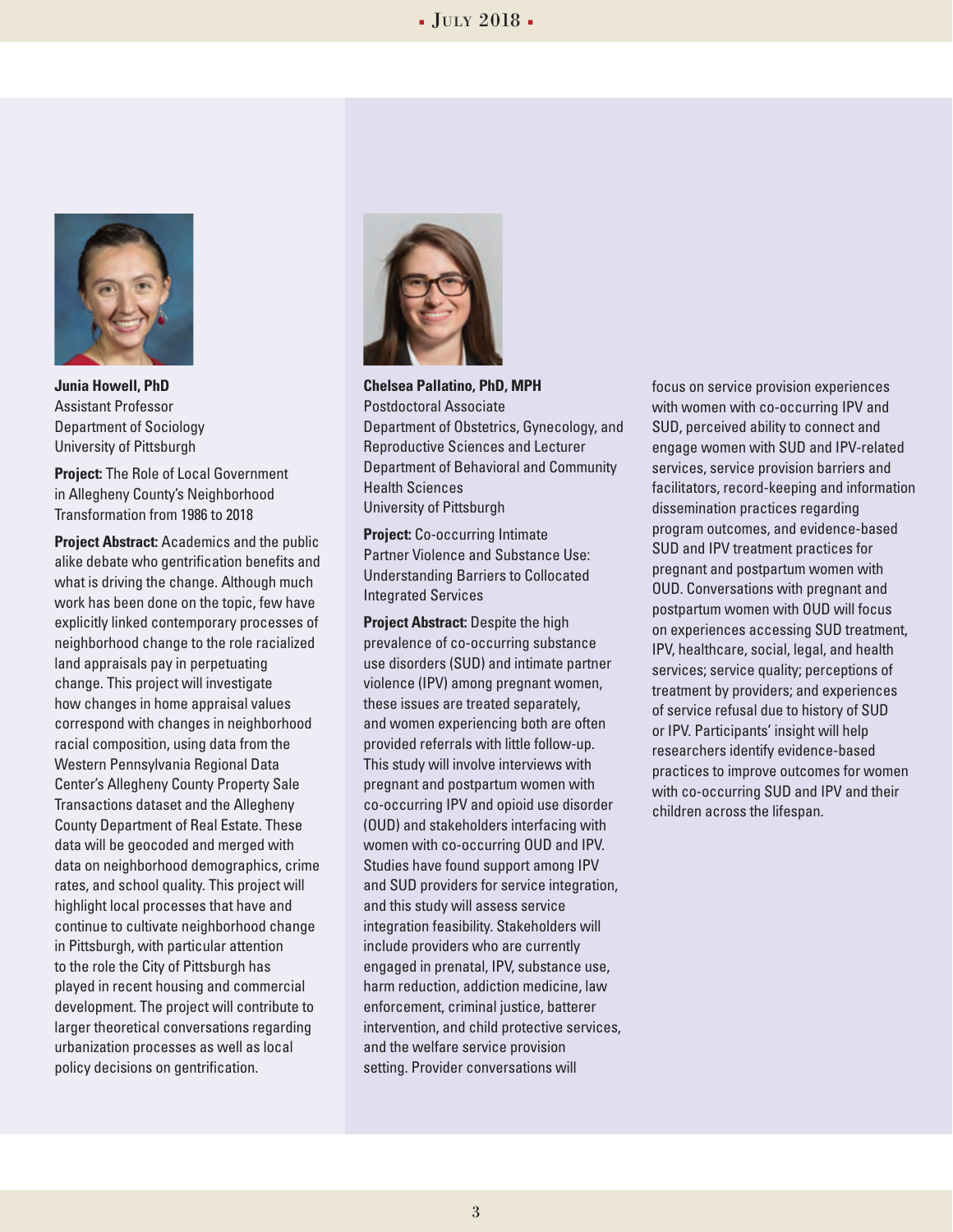#### **Trends in Educational Attainment within the Pittsburgh Region's Labor Force**

**EXECTE 20 and our continued from page 1** 

to show recent employment trends in the seven-county Pittsburgh MSA (comprised of Allegheny, Armstrong, Beaver, Butler, Fayette, Washington and Westmoreland Counties), focusing on trends across different levels of educational attainment. The QWI program is part of the Longitudinal Employer-Household Dynamics (LEHD) dataset compiled by the Census Bureau by linking multiple data sources, including unemployment insurance earnings data, the Quarterly Census of Employment and Wages, Business Dynamics Statistics, and administrative records. Data reflects employed workers and compiled here for the Pittsburgh MSA.

Table 1 compares employment levels in 2007 and 2017 for workers in the sevencounty Pittsburgh Metropolitan Statistical Area (MSA) broken down by educational attainment. Educational attainment refers to the highest level of education completed, and data is for the population age 25 and over. Over this period, the most significant employment gains within the region have been generated by workers with less than a high school degree. The number of workers with less than a high school degree increased by just under 25,000 between 2007 and 2017, or a 34% increase. This contrasts with an increase of 10,825 for workers with some college or an associate degree, a 3.6% gain over the period; and modest declines in both the number of workers with a high school degree and those with a bachelor's degree or higher.

Figure 1 shows the relative trend in regional employment by educational attainment from 2000 through 2017 for the Pittsburgh MSA. Regional employment trends across different education levels showed little variation between 2000 and 2010, but show an ongoing divergence beginning

**Table 1.** Employed workers by educational attainment— Pittsburgh MSA, 2007-2017

| <b>Workers age 25 and over</b>                                            |                       |         |         |           |          |  |  |  |  |
|---------------------------------------------------------------------------|-----------------------|---------|---------|-----------|----------|--|--|--|--|
|                                                                           | <b>Change 2007-17</b> |         |         |           |          |  |  |  |  |
|                                                                           | 2007                  | 2012    | 2017    | #         | $\%$     |  |  |  |  |
| Less than high<br>school                                                  | 73,177                | 82,363  | 98,065  | $+24,888$ | $+34.0%$ |  |  |  |  |
| High school or<br>equivalent, no<br>college                               | 300,417               | 297,727 | 300,120 | $-297$    | $-0.1\%$ |  |  |  |  |
| Some college or<br>Associate degree                                       | 299,920               | 306,097 | 310,745 | $+10,825$ | $+3.6%$  |  |  |  |  |
| Bachelor's degree<br>or advanced<br>degree                                | 281,339               | 284,585 | 279,628 | $-1,711$  | $-0.6%$  |  |  |  |  |
| <b>Total employment</b>                                                   | 954.853               | 970.772 | 988,558 | $+33,705$ | $+3.5%$  |  |  |  |  |
| Source: Compiled from Census Bureau, Quarterly Workforce Indicators (QWI) |                       |         |         |           |          |  |  |  |  |

**Figure 1.** Relative change in Pittsburgh MSA employment by educational attainment

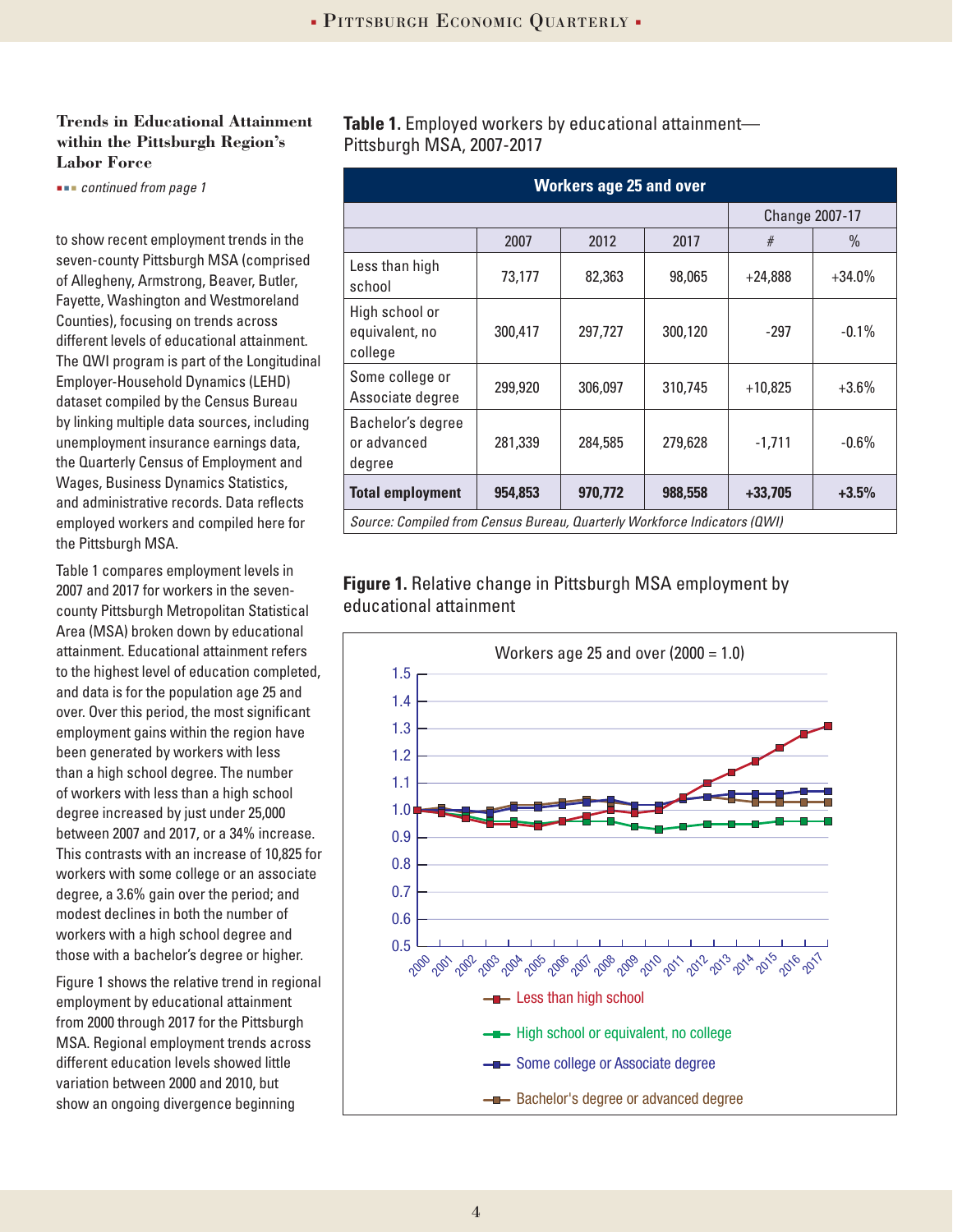in 2010. Of the region's overall employment gain between 2007 and 2017, QWI data indicated that over 2/3rds was accounted for by workers with less than a high school degree.

For both Pennsylvania and the nation, workers with less than a high degree have had similar increases over the recent decade. Table 2 compares the scale of employment changes across different education levels with similar trends data for Pennsylvania and the United States. But for the nation, employment gains have extended across all education levels, while in the Pittsburgh region, workers with a bachelor's degree or higher, or with just a high school degree have remained relatively unchanged between 2007 and 2017.

Employment gains for workers with less than a high school degree extend across a wide range of industries. Table 3 breaks down the employment shifts for workers with less than a high school degree by industry. Health Care and Social Assistance industries generated the largest net gain in employment for these workers, increasing by 6,718, (+69.2%) between 2007 and 2017.

Though workers with less than a high school degree are exhibiting employment gains both regionally and nationally, this group of workers continues to have the highest unemployment rate. As of June 2018, the unemployment rate for workers with less than a high school degree was 5.5% nationally, compared to the nation's overall employment rate of 4.0% that month. However, these workers have experienced the largest decline in unemployment rates over the most recent decade. As the most recent national recession was ending, workers with less than a high school degree experienced a peak unemployment rate of 15.8% in February 2010, more than three times the 4.9% for workers with a bachelor's degree or higher. The decline of over ten percentage points is a far larger decline than experienced by workers with higher levels of educational attainment.

**Table 2.** Employment change between 2007 and 2017 by educational attainment

| Pittsburgh MSA, Pennsylvania and the United States-Workers age 25 and over |                |              |                |  |  |  |  |
|----------------------------------------------------------------------------|----------------|--------------|----------------|--|--|--|--|
|                                                                            | Pittsburgh MSA | Pennsylvania | United States* |  |  |  |  |
| Less than high school                                                      | $+34.0%$       | $+32.1%$     | $+27.6%$       |  |  |  |  |
| High school or equivalent,<br>no college                                   | $-0.1\%$       | $-0.1\%$     | $+6.8%$        |  |  |  |  |
| Some college or Associate<br>degree                                        | $+3.6\%$       | $+4.5%$      | $+6.1%$        |  |  |  |  |
| Bachelor's degree or higher                                                | $-0.6\%$       | $-0.3%$      | $+5.4\%$       |  |  |  |  |
| * US data reflects private sector workers only                             |                |              |                |  |  |  |  |

**Table 3.** Workers with less than a high school degree (age 25 and over) by industry

| Pittsburgh MSA, 2007 and 2017                              |        |        |                |               |  |  |  |  |
|------------------------------------------------------------|--------|--------|----------------|---------------|--|--|--|--|
|                                                            |        |        | Change 2007-17 |               |  |  |  |  |
|                                                            | 2007   | 2017   | #              | $\frac{0}{n}$ |  |  |  |  |
| Agriculture, Forestry, Fishing and Hunting                 | 116    | 104    | $-12$          | $-10.3%$      |  |  |  |  |
| Mining, Quarrying, and Oil and<br><b>Gas Extraction</b>    | 412    | 1,055  | $+643$         | $+156.1%$     |  |  |  |  |
| Utilities                                                  | 206    | 580    | $+374$         | $+181.6%$     |  |  |  |  |
| Construction                                               | 6,023  | 6,512  | $+489$         | $+8.1%$       |  |  |  |  |
| Manufacturing                                              | 7,808  | 8,069  | $+261$         | $+3.3%$       |  |  |  |  |
| <b>Wholesale Trade</b>                                     | 3,162  | 3,456  | $+294$         | $+9.3%$       |  |  |  |  |
| <b>Retail Trade</b>                                        | 11,002 | 11,901 | $+899$         | $+8.2%$       |  |  |  |  |
| <b>Transportation and Warehousing</b>                      | 4,033  | 4,536  | $+503$         | $+12.5%$      |  |  |  |  |
| Information                                                | 776    | 1,178  | $+402$         | $+51.8%$      |  |  |  |  |
| <b>Finance and Insurance</b>                               | 1,703  | 4,001  | $+2,298$       | $+134.9%$     |  |  |  |  |
| Real Estate and Rental and Leasing                         | 1,067  | 1,289  | $+222$         | $+20.8%$      |  |  |  |  |
| Professional, Scientific, and<br><b>Technical Services</b> | 2,097  | 5,495  | $+3,398$       | $+162.0%$     |  |  |  |  |
| <b>Management of Companies and Enterprises</b>             | 1,427  | 2,882  | $+1,455$       | $+102.0%$     |  |  |  |  |
| <b>Administrative and Support Services</b>                 | 5,527  | 6,814  | $+1,287$       | $+23.3%$      |  |  |  |  |
| <b>Educational Services</b>                                | 3,058  | 5,074  | $+2,016$       | $+65.9%$      |  |  |  |  |
| <b>Health Care and Social Assistance</b>                   | 9,711  | 16,429 | $+6,718$       | $+69.2%$      |  |  |  |  |
| Arts, Entertainment, and Recreation                        | 1,211  | 1,671  | $+460$         | $+38.0%$      |  |  |  |  |
| <b>Accommodation and Food Services</b>                     | 8,886  | 10,994 | $+2,108$       | $+23.7%$      |  |  |  |  |
| <b>Other Services</b><br>(except Public Administration)    | 3,375  | 3,843  | $+468$         | $+13.9%$      |  |  |  |  |
| <b>Public Administration</b>                               | 1,570  | 2,174  | $+604$         | $+38.5%$      |  |  |  |  |
| Source: Quarterly Workforce Indicators (QWI)               |        |        |                |               |  |  |  |  |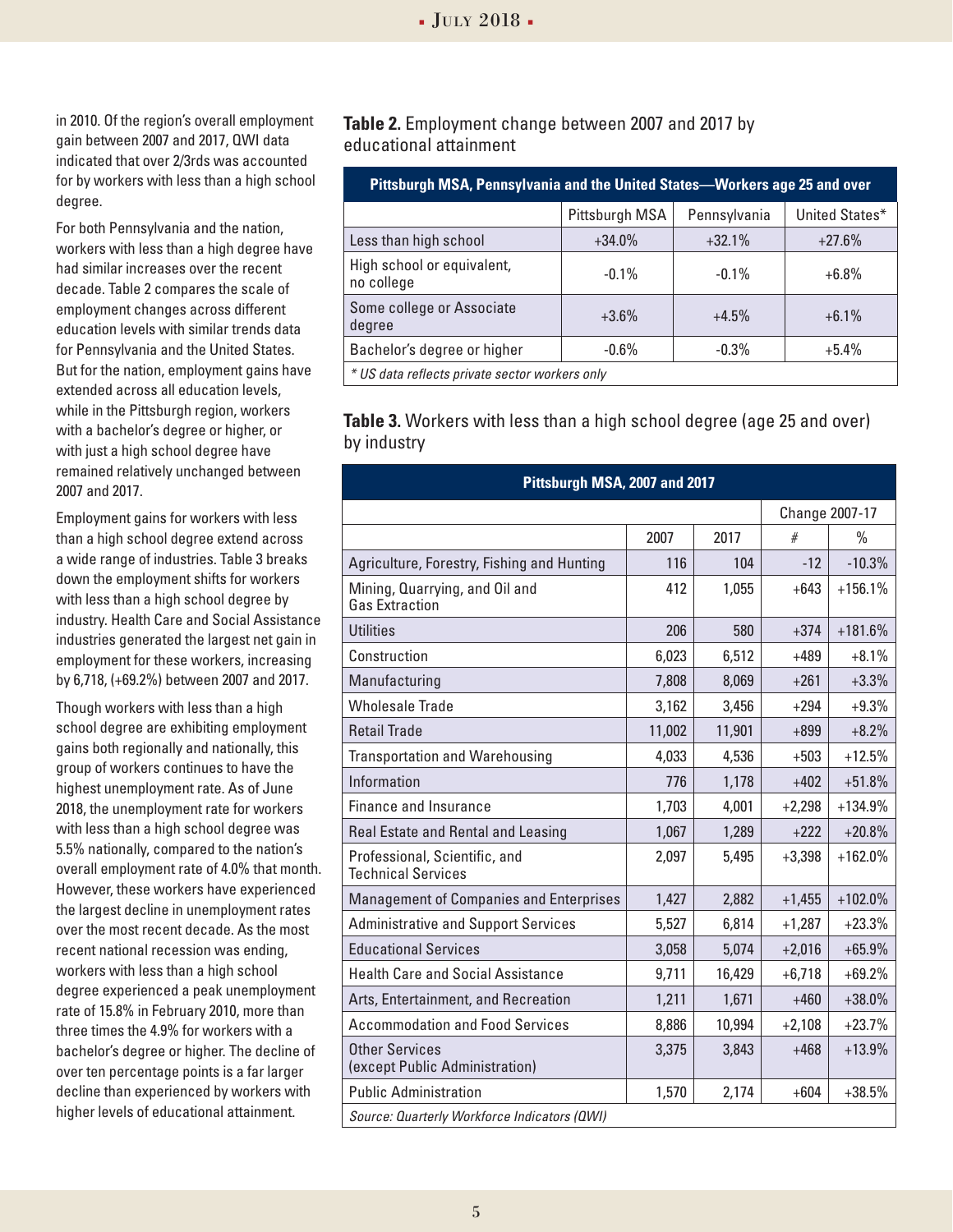### **UCSUR's Gerontology Graduate Certificate Program**

*by Jennifer K. Bissell, Program Coordinator*



One of the core programs at the University of Pittsburgh's Center for Social and Urban Research (UCSUR) is the *Graduate Certificate in Gerontology*, open to both current University of Pittsburgh students and non-traditional students.

Gerontology is the study of the social, psychological, and biological changes in older people as they age. With one out of every eight persons in American age 65 or older, understanding the challenges facing the elderly is critical to our society. The aim of the *Graduate Certificate in Gerontology* program is to train people to think critically about the issues of aging and how to support the wellbeing of adults as they grow older. The program is the result of a collaboration between UCSUR, the College of General Studies (CGS), and the Aging Institute of UPMC Senior Services.

The *Graduate Certificate in Gerontology* program serves as a helpful complement to many other degrees. Whether you´re a researcher, a nurse, a social worker, a rehabilitation specialist, or just someone who´s passionate about the issues of aging, you´ll be able to craft a program that fits your special interest. Our specializations include: Law, Mental Health, Nursing, Occupational Therapy/Rehabilitation, Public Health, Social Work, Gerontechnology, and two multi-disciplinary tracks—General, and Prevention & Healthy Aging.

With our program, you can attend 100% of your classes online, 100% in the classroom, or a mix of both—whatever suits your needs. With online classes, you attend classes when it´s convenient for you—the convenience and flexibility working students appreciate.

#### **Highlights of the** *Graduate Certificate in Gerontology* **program:**

- With only 15-16 credit hours needed, you can complete your certificate in as little as nine months.
- You can often apply the credits you earn toward a graduate degree at the University of Pittsburgh should you decide to pursue one.
- Our instructors are leaders in the field of gerontology.
- Eighty-eight percent of attendees surveyed said that an understanding of the challenges faced by the elderly helped them in their professional lives, and 100% said that it helped in their personal lives.
- Unlike programs at other universities, the certificate program offers the same tuition rates to in-state and out-of-state students. And 94% of attendees surveyed said the certificate program is a good value for the money.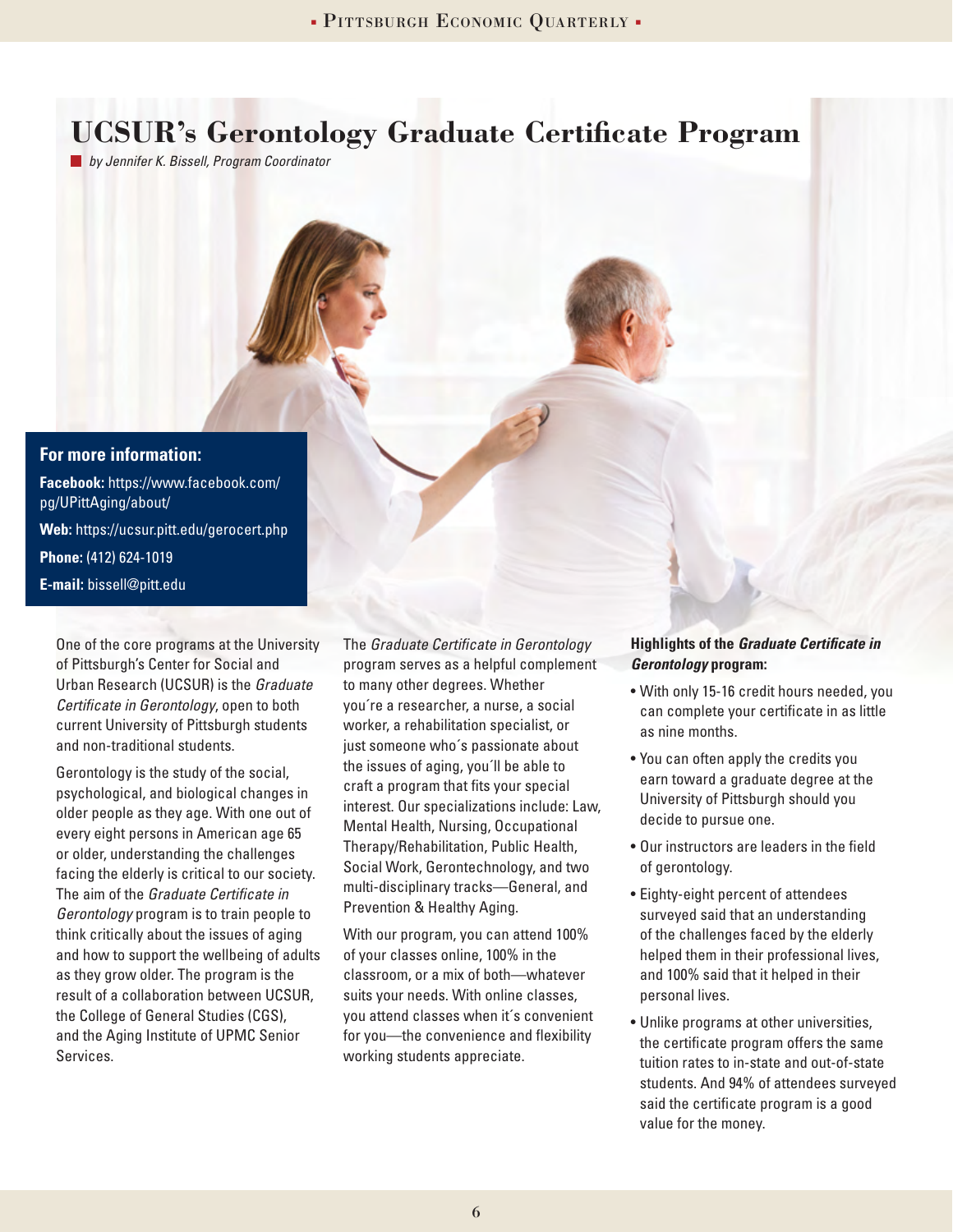### Upcoming event

Creating education opportunities for small businesses and entrepreneurs in the region is essential for strengthening our economy. In doing so, the University of Pittsburgh Institute for Entrepreneurial Excellence (IEE) offers monthly educational programs, startup workshops, specialized training events, certificate programs, and more.

#### **Disney Leadership Excellence**

Thursday, September 13, 2018 • Marriott City Center 8:00 AM – 4:30 PM

Following their very successful program in 2017, Disney is coming back to the IEE! A leader is far more than a label leadership is about taking actions to create sustained, positive transformations within an organization. Disney Institute offers leadership development through a time-tested approach that demonstrates the values and behaviors of exemplary leaders.

Leaders who intentionally nurture an environment of mutual trust and respect find that they create stronger employee performance, exceptional customer service and ultimately greater business results.

**To register for any of our events, visit entrepreneur.pitt.edu.**



- As a student in the *Graduate Certificate in Gerontology* program, you have the world-class resources of the University of Pittsburgh behind you.
- The University of Pittsburgh is a world leader in transformational research on aging.

#### **Overview of UCSUR's Gerontology Program**

The study of adult development and aging has become a central focus of researchers and educators in almost every university in the United States. At the University of Pittsburgh, social science, medical, and legal expertise on aging issues can be found throughout the University. These human resources are augmented by extensive research, service, and training facilities that provide both direct services to older adults in the Pittsburgh region and hands-on training to students and research fellows.

The mission of the Gerontology Program is to initiate, coordinate, and facilitate research on aging in collaboration with faculty in more than a dozen different disciplines (e.g., Psychiatry, Anesthesiology, Rheumatology, Nursing, Epidemiology). Program faculty and staff play an active role in developing proposals for research focused on psychosocial, behavioral, cognitive, and physical aspects of aging.

#### **The principal goals of the Gerontology Program are to:**

1. Stimulate the development of externally funded research in six areas: physical and mental health of older adults; the use of technology to improve older adults´ quality of life; work and retirement; aging and social institutions; socialization and social support; and cultural differences and aging.

- 2. Operate as the information hub for interdisciplinary, aging-related research and training resources throughout the University.
- 3. Assist in the development of new gerontological training and service programs that serve the research and training missions of the University.

#### **Services**

- Regional Survey and Census Data on Baby Boomers and Older Adults
- Consultation on Proposal Development/ **Writing**
- Access to Longitudinal Data on Adult Development and Aging
- Application of Life-Course Theory to Research Design and Analysis
- Conducting Randomized Trials in the Social and Behavioral Sciences